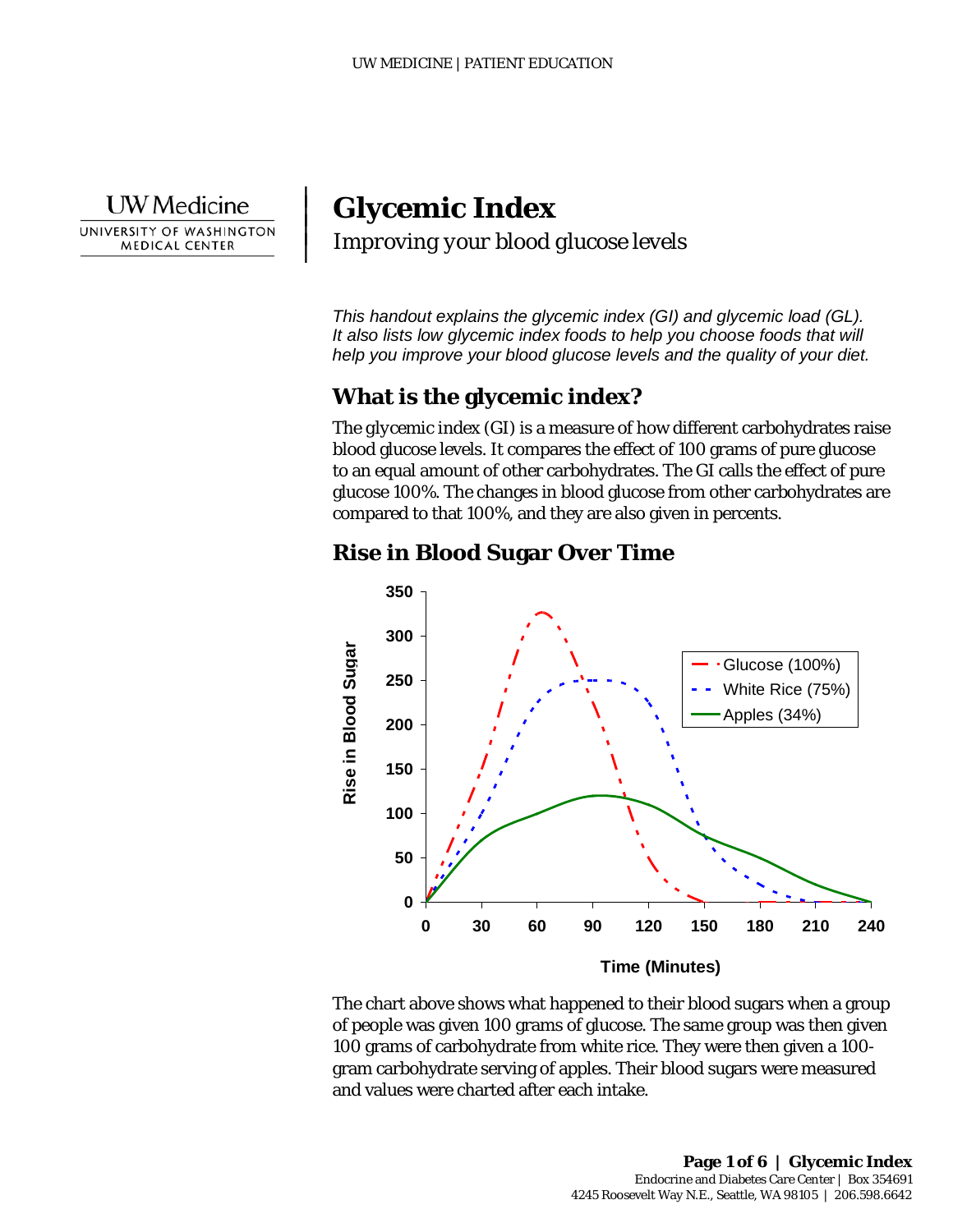The chart on page 1 shows that:

- The GI of white rice was 75% of the glucose GI
- The GI of apples was 34% of the glucose GI

Blood glucose is most stable when foods you eat have a glycemic index less than 50%. Choosing foods with a GI less than 50% is also good for your heart and improves the overall quality of your diet. This is because most low-GI foods are less processed and have a higher fiber content.

The glycemic index should not be used as your only tool for blood sugar control. But it is very helpful when used with other food and nutrition guidelines. These include watching your total carbohydrate, fat, and protein intake, as well as food portion size.

You can learn more about the GI at these websites:

- You can learn more about the GI at these websites:<br>
 The Official Website of the Glycemic Index and GI Database<br>
(University of Sydney), *www.glycemicindex.com*<br>
 Living with Diabetes, *www.mendosa.com*<br> **What is the gly** • The Official Website of the Glycemic Index and GI Database (University of Sydney), *www.glycemicindex.com*
	- Living with Diabetes, *www.mendosa.com*

## **What is the glycemic load?**

The GI ranks foods based on their blood glucose response, but it does not consider how the carbohydrate in a food portion affects glycemia. *Glycemic load* uses both the amount of carbohydrate eaten and the GI.

To calculate the glycemic load of a serving of food, you need to know:

- The glycemic index of that food
- The grams of available carbohydrates in the serving (total carbohydrate minus fiber)

To find the glycemic load, multiply the glycemic index of the food times the number of available grams of carbohydrate in the serving. Then divide the total by 100. Here is the formula:

#### **Glycemic load = Glycemic index** x **Grams carbohydrate / 100**

Here is an example:

• The glycemic index for raw carrots is 71. A  $\frac{1}{2}$  cup serving has about 8 grams of available carbohydrates.

71 x 8 = 568 / 100 = 5.7 glycemic load

 $\_$  ,  $\_$  ,  $\_$  ,  $\_$  ,  $\_$  ,  $\_$  ,  $\_$  ,  $\_$  ,  $\_$  ,  $\_$  ,  $\_$  ,  $\_$  ,  $\_$  ,  $\_$  ,  $\_$  ,  $\_$  ,  $\_$  ,  $\_$  ,  $\_$  ,  $\_$  ,  $\_$  ,  $\_$  ,  $\_$  ,  $\_$  ,  $\_$  ,  $\_$  ,  $\_$  ,  $\_$  ,  $\_$  ,  $\_$  ,  $\_$  ,  $\_$  ,  $\_$  ,  $\_$  ,  $\_$  ,  $\_$  ,  $\_$  ,

A glycemic load of 10 or less is **low**, a glycemic load of 11 to 19 is **medium**, and a glycemic load of 20 or more is **high**.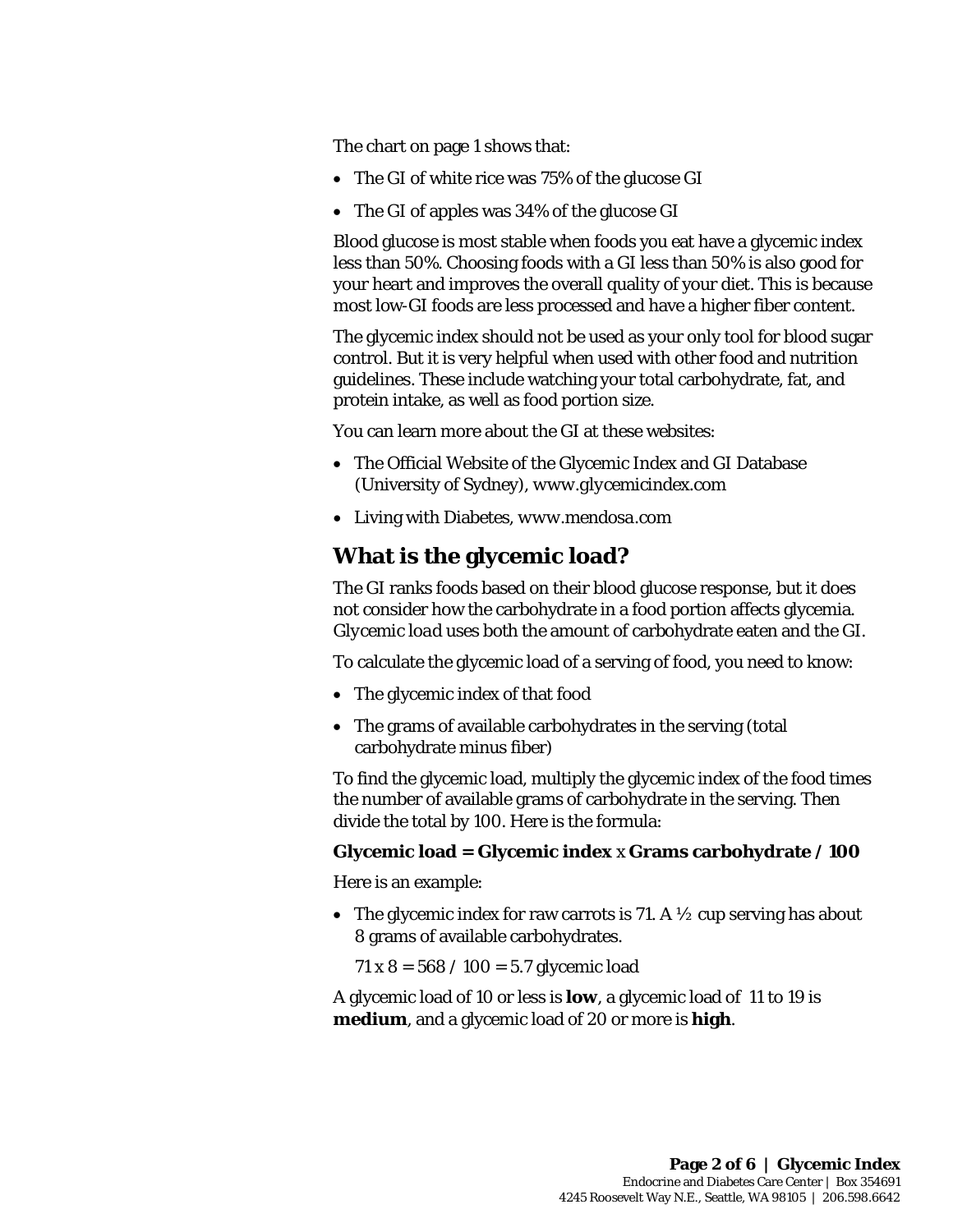# **Glycemic Index of Common Foods**

| 100%                                       | 50 to 59%                                | 30 to 39%                                     |
|--------------------------------------------|------------------------------------------|-----------------------------------------------|
| Glucose                                    | All-Bran                                 | <b>Apples</b>                                 |
| 80 to 89%                                  | <b>Buckwheat</b><br>Digestive biscuit    | <b>Butter beans</b><br><b>Black-eyed peas</b> |
| Carrots<br><b>Cornflakes</b>               | <b>Oatmeal biscuit</b>                   | Garbanzo beans (chickpeas)                    |
| Honey                                      | Peas (frozen)                            | <b>Haricot</b> beans                          |
| <b>Maltose</b>                             | Potato chips                             | Ice cream                                     |
| Parsnips                                   | Rich tea biscuit                         | Milk (skim or whole)                          |
| Potatoes (instant mashed)                  | Spaghetti (white)<br><b>Sucrose</b>      | Tomato soup<br>Yogurt                         |
| 70 to 79%                                  | <b>Sweet corn</b>                        | 20 to 29%                                     |
| Bread (whole grain)<br>Broad beans (fresh) | Yam                                      | Fructose                                      |
| <b>Millet</b>                              | 40 to 49%<br>Beans (canned navy)         | <b>Kidney beans</b><br>Lentils                |
| Potato (new)<br>Rice (white)               | <b>Oatmeal</b>                           | 10 to 19%                                     |
| Rutabaga                                   | Oranges and orange juice<br>Peas (dried) | <b>Peanuts</b>                                |
| Weetabix                                   | Spaghetti (whole grain)                  | Soybeans                                      |
| 60 to 69%                                  | Sweet potato                             |                                               |
| <b>Bananas</b>                             |                                          |                                               |
| <b>Beetroot</b>                            |                                          |                                               |
| Bread (white)                              |                                          |                                               |
| <b>Mars Bars</b>                           |                                          |                                               |
| <b>Muesli</b>                              |                                          |                                               |
| <b>Raisins</b>                             |                                          |                                               |
| Rice (brown)                               |                                          |                                               |
| Ryvita                                     |                                          |                                               |
| <b>Shredded Wheat</b>                      |                                          |                                               |
| <b>Water Biscuits</b>                      |                                          |                                               |

 $\_$  ,  $\_$  ,  $\_$  ,  $\_$  ,  $\_$  ,  $\_$  ,  $\_$  ,  $\_$  ,  $\_$  ,  $\_$  ,  $\_$  ,  $\_$  ,  $\_$  ,  $\_$  ,  $\_$  ,  $\_$  ,  $\_$  ,  $\_$  ,  $\_$  ,  $\_$  ,  $\_$  ,  $\_$  ,  $\_$  ,  $\_$  ,  $\_$  ,  $\_$  ,  $\_$  ,  $\_$  ,  $\_$  ,  $\_$  ,  $\_$  ,  $\_$  ,  $\_$  ,  $\_$  ,  $\_$  ,  $\_$  ,  $\_$  ,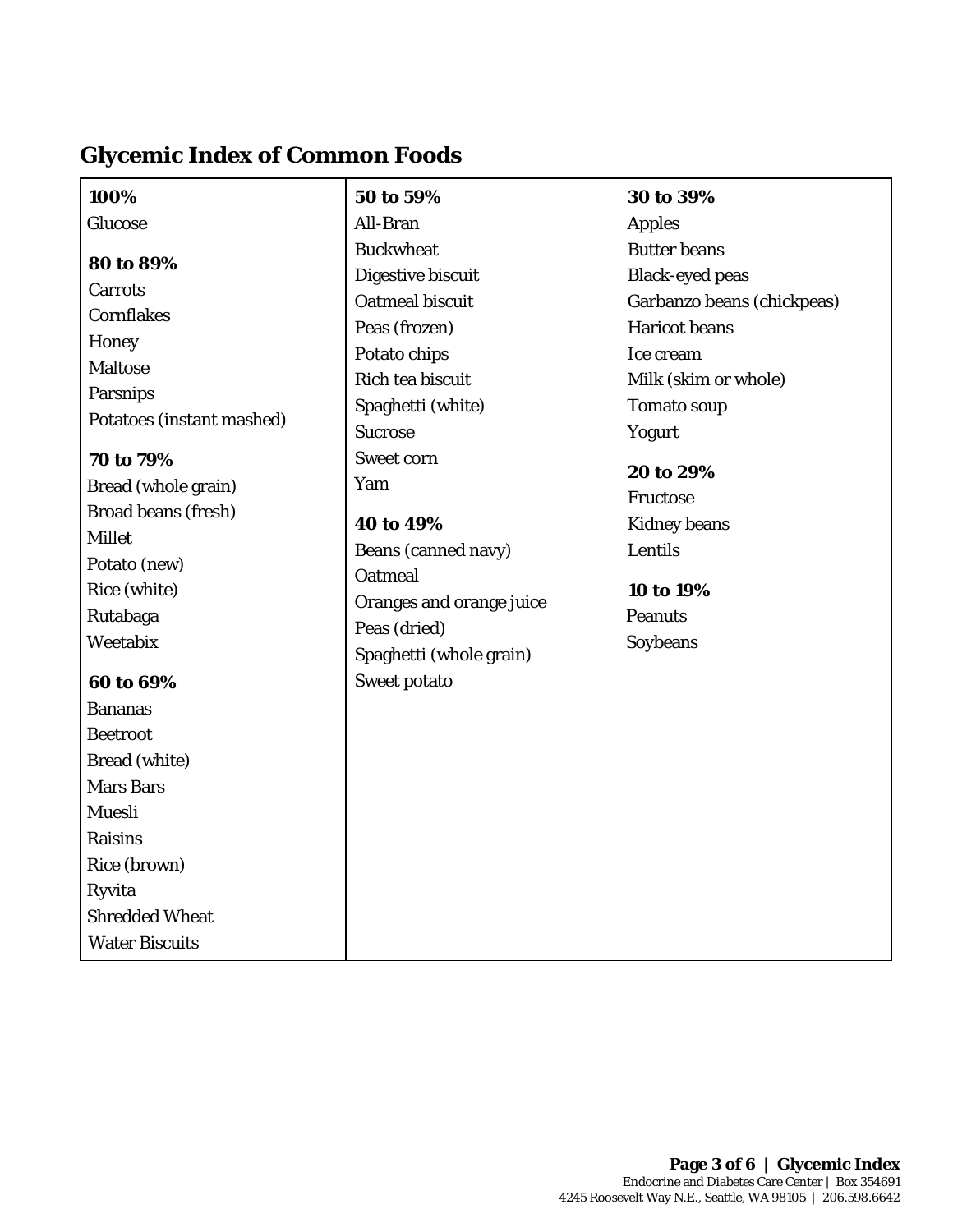

*Choosing low-glycemic foods helps blood sugars stay in better balance.*

# **Some Low-Glycemic Index Foods**

Here are some common low-glycemic index foods. Please note that all amounts are estimates. See the Nutrition Facts labels on food products for more accurate numbers.

#### **Legumes**

Serving size  $= \frac{1}{2}$  cup cooked or as shown (15 to 20 grams carbohydrate, 100 calories)

|                                     | All beans: garbanzo (chickpeas),<br>pinto/refried, kidney, black, lima,<br>cannelloni, navy, mung | Lentils, red and green                                        |
|-------------------------------------|---------------------------------------------------------------------------------------------------|---------------------------------------------------------------|
| g low-glycemic                      | Bean soups $(3/4 \text{ cup})$                                                                    | Soy: fresh soy beans (edamame),<br>tempeh $(\frac{1}{2}$ cup) |
| lps blood sugars!<br>etter balance. | Hummus $(\frac{1}{4}$ cup)                                                                        | Split peas, green and yellow                                  |
|                                     | <b>Non-Starchy Vegetables</b>                                                                     |                                                               |
|                                     | Serving size = $\frac{1}{2}$ cup cooked<br>(5 grams carbohydrate, 25 calories)                    |                                                               |
|                                     |                                                                                                   |                                                               |

#### **Non-Starchy Vegetables**

 $\_$  ,  $\_$  ,  $\_$  ,  $\_$  ,  $\_$  ,  $\_$  ,  $\_$  ,  $\_$  ,  $\_$  ,  $\_$  ,  $\_$  ,  $\_$  ,  $\_$  ,  $\_$  ,  $\_$  ,  $\_$  ,  $\_$  ,  $\_$  ,  $\_$  ,  $\_$  ,  $\_$  ,  $\_$  ,  $\_$  ,  $\_$  ,  $\_$  ,  $\_$  ,  $\_$  ,  $\_$  ,  $\_$  ,  $\_$  ,  $\_$  ,  $\_$  ,  $\_$  ,  $\_$  ,  $\_$  ,  $\_$  ,  $\_$  ,

| <b>Asparagus</b>             | Eggplant                                                                      |
|------------------------------|-------------------------------------------------------------------------------|
| Artichoke                    | <b>Green</b> beans                                                            |
| Bamboo shoots                | Greens: bok choy, Swiss chard, kale,<br>collard greens, watercress, dandelion |
| <b>Bean sprouts</b>          | Lettuce/mixed greens: Romaine, red<br>and green leaf, spinach, arugula        |
| <b>Broccoli</b>              | <b>Mushrooms</b>                                                              |
| <b>Brussels sprouts</b>      | <b>Radishes</b>                                                               |
| <b>Bell peppers</b>          | Salsa, unsweetened                                                            |
| Cabbage: red, green, Chinese | Snow peas                                                                     |
| <b>Cauliflower</b>           | <b>Sprouts</b>                                                                |
| Celery                       | <b>Tomatoes</b>                                                               |
| Chives, onion, leeks, garlic | Zucchini, other summer squash                                                 |
| Cucumber                     |                                                                               |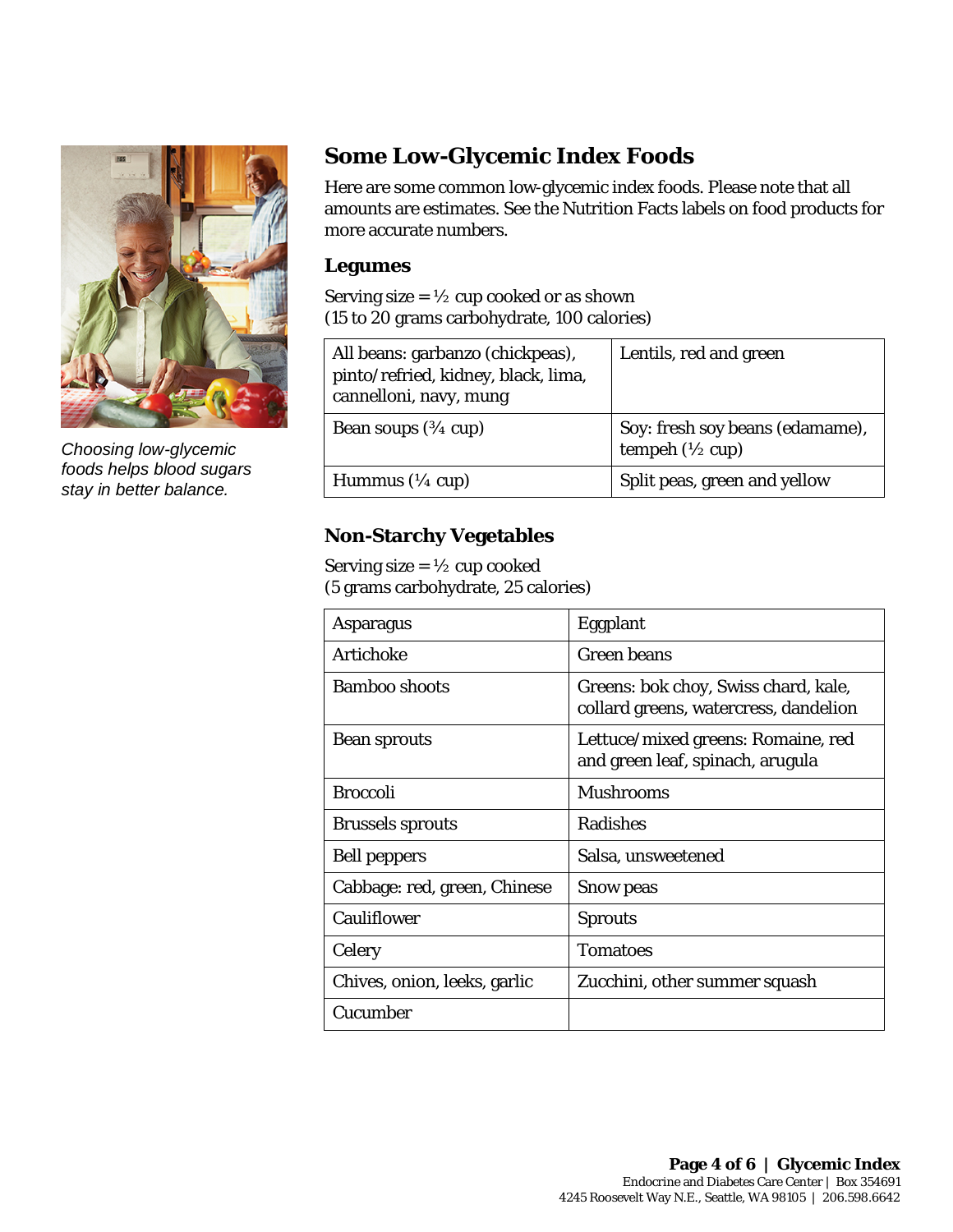#### **Starchy Vegetables**

Serving size =  $\frac{1}{2}$  cup cooked, 1 cup raw, or as shown (15 grams carbohydrate, 80 calories)

| Carrots, beets $(1\frac{1}{2})$ cups cooked or 3 cups | Winter squash: acorn, |
|-------------------------------------------------------|-----------------------|
| raw)                                                  | butternut, and others |
| Sweet potatoes or yams $(\frac{1}{2})$ medium)        |                       |

#### **Concentrated Protein Sources**

Serving size  $=$  3 oz. (after cooking) or as shown (150 calories)

| Cottage cheese, nonfat (3/4 ounce)                                                 | Parmesan cheese, grated:<br>(4 tablespoons or $\frac{1}{4}$ cup) |
|------------------------------------------------------------------------------------|------------------------------------------------------------------|
| Eggs (2 whole or $\frac{2}{3}$ cup egg substitute)                                 | Ricotta $(\frac{1}{2}$ cup)                                      |
| Elk or buffalo (4 ounces)                                                          | Soy burger (4 ounces)                                            |
| Fish, shellfish, chicken breast, turkey,<br>lean leg of lamb, lean pork, lean beef | Tofu (8 ounces or 1 cup)                                         |
|                                                                                    |                                                                  |

#### **Oils**

Serving size as shown (0 grams carbohydrate, 45 calories)

| Avocado $(\frac{1}{8}$ whole)                     | Mayonnaise made with tofu (1 tablespoon)                                       |
|---------------------------------------------------|--------------------------------------------------------------------------------|
| Flax seed oil (1 teaspoon)                        | Oils – expeller cold-pressed olive, canola,<br>walnut, and sesame (1 teaspoon) |
| Mayonnaise made with<br>canola oil (1 tablespoon) | Olives, ripe or green (10 medium)                                              |

### **Nuts and Seeds**

Serving size = 10 to 12 whole almonds, cashews, or hazelnuts; 7 to 8 walnut or pecan halves; 2 tablespoons seeds (0 grams carbohydrate, 100 calories)

Nuts (almonds, hazelnuts, pecans, walnuts)

Nut butters (from nuts above): 1 tablespoon

 $\_$  ,  $\_$  ,  $\_$  ,  $\_$  ,  $\_$  ,  $\_$  ,  $\_$  ,  $\_$  ,  $\_$  ,  $\_$  ,  $\_$  ,  $\_$  ,  $\_$  ,  $\_$  ,  $\_$  ,  $\_$  ,  $\_$  ,  $\_$  ,  $\_$  ,  $\_$  ,  $\_$  ,  $\_$  ,  $\_$  ,  $\_$  ,  $\_$  ,  $\_$  ,  $\_$  ,  $\_$  ,  $\_$  ,  $\_$  ,  $\_$  ,  $\_$  ,  $\_$  ,  $\_$  ,  $\_$  ,  $\_$  ,  $\_$  ,

Seeds (sunflower, pumpkin, sesame)